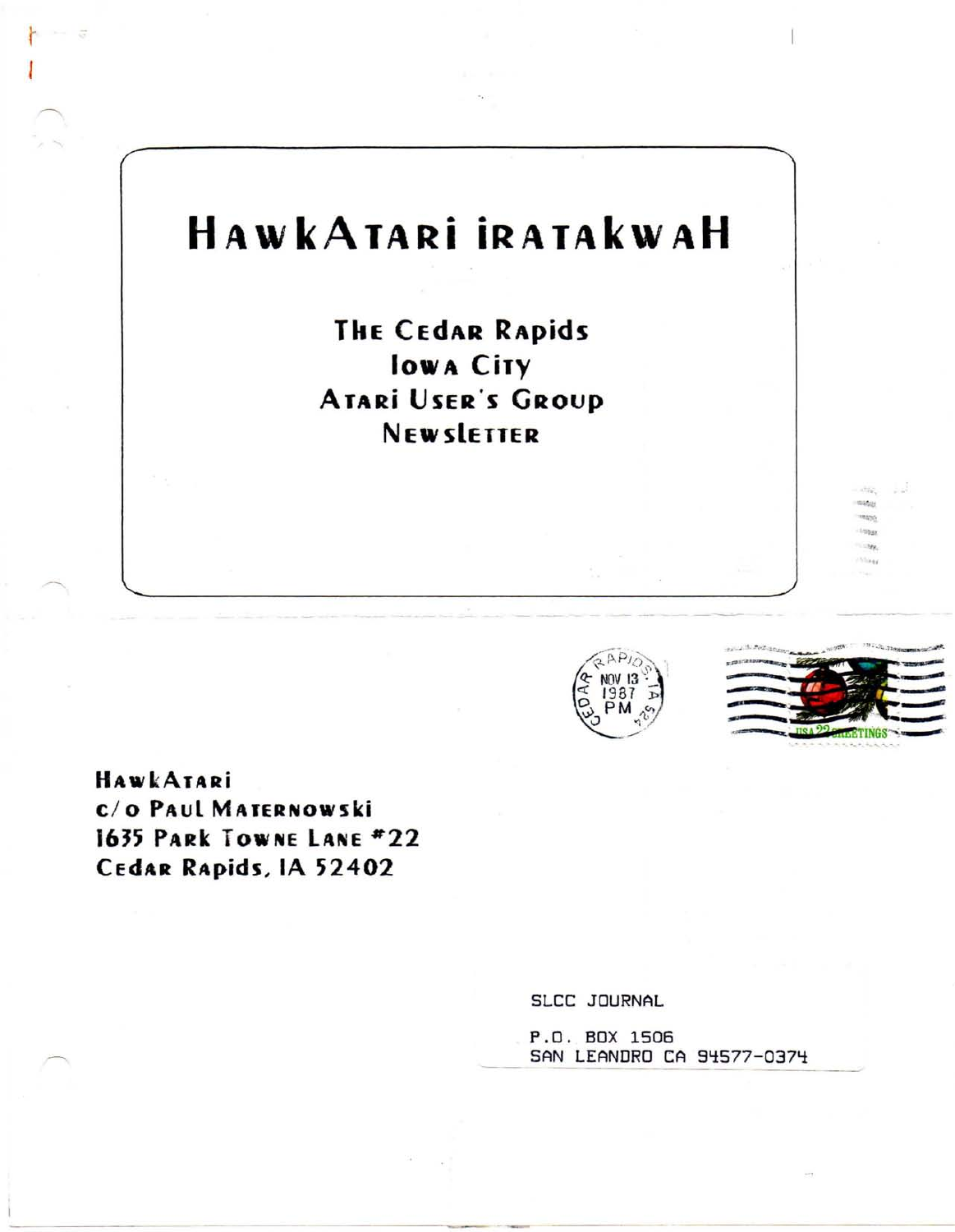**NEXT MEETING** 

TUESday, November 17,1987 7:00PM

CEDAR TERRACE MODILE HOME ESTATES RECREATION ROOM

MINUTES OF THE OCTODER 20,1987 MEETING

Discussion of problems of demostrating or HAVING LESSONS ON DROGRAMMING ETC. WIDE VARIETY OF INTERESTS AND CADADILITIES. DISCUSSION ON DOSSIbly FORMING SDECIAL INTEREST GROUDS TO HANDLE THIS.

Discussion of backup storage of the club's 5-1/4" Library. Paul Maternowski to archive THESE FILES ON 3-1/2" double-sided Twister FORMATTED disks and will be REIMBURSED FOR disks used.

ANNUAL ELECTION (RAILROAd job) COMPLETED AS USUAL PRESENT OfficERS will STAND with THE EXCEPTION Of THEODORE WEDSTER AS VICE PRESIdENT. Moved by MERRILL GROVE, SECONdEd by GEORGE LEVY. UNANIMOUS.

 $5-1/4$  Disks

By THE TIME OF THE MEETING OUR ORDER OF disks should have arrived. We should have PLENTY ON HAND IF YOU NEED ANY. COST? 25/810.00 10/\$5.00

#### **AModem 7.5 by TRENT Dudley**

REDRINTED FROM TWIN CITIES ATARI INTEREST GROUD

AMODEM 7.5, FOR THOSE OF YOU WHO DON'T know, is the offical Fixed version of TRENT Dudley's AModem 7.44 which had a few bugs,

VARYING DEGREES OF SUCCESS. THIS TIME, TRENT'S done it Right!

AMODEM 7.5 is TRULY A MARVEL IN THE TELECOMMUNICATIONS WORLD. IT WORKS WITH All OPERATING SYSTEMS, AND HARDWARE Disk CONFIGURATIONS, AND IT'S A SHAREW ARE DROGRAM! Of course, to get all that into one program would be almost insane to actually try to do, so THIS DROGRAM COMES WITH FILES THAT YOU DUT TOGETHER YOURSELF TO MAKE IT TRULY COMPATIBLE FOR YOUR SYSTEM. THIS ALSO MAKES IT A SMALL DROGRAM LEAVING MORE OF YOUR COMDUTER'S MEMORY FREE.

AModem 7.5 will also work with OSS's BASIC XL/XE which will give you a bigger buffer in the EXTENDED MODE. THERE'S NO REAL HELD IN USING THE FASTER OPERATING SPEEd of BASIC XL/XE, OR EVEN TURDO-BASIC.

DON'T WORRY ADOUT DUTTING FILES TOGETHER, TRENT HAS ALSO WRITTEN AN EXCELLENT SET OF GOCUMENTS TO GO WITH IT AND ALL THE INSTRUCTIONS YOU'LL EVER NEED FOR THIS DROGRAM ARE INCLUDED IN THERE. A HELP FILE IS ALSO displayed at Boot-up on by pressing "H, SO CON'T WORRY ADOUT WHAT COES WHAT WHILE YOU'RE ONLINE.

AModem 7.5 is actually a two program set, both WRITTEN IN REGULAR ATARI BASIC WITH A LOT OF MACHINE LANGAUGE STRINGS TO HELP SPEED THINGS UP A DIT.

THE MAIN PROGRAM, AMODEM75.BAS REAds A FILE CREATED by THE SECOND DROGRAM AUT GEN75.BAS. AUTGEN75.BAS CREATES THE FILE FOR THE AUTOdip' FUNCTION OF AMODEM75.BAS. IT ALSO ALLOWS VOU STORE YOUR DASSWORDS FOR EACH BBS IN A WAY THAT AModem 7.5 can read and send through your MODEM AT A TOUCH OF A KEY. (P)

AUTGEN75.BAS also allows you TO MAKE COMMENTS ADOUT EACH BBS THAT will also display FROM THE AUTOdial MENU. So if a BBS is only open during CERTAIN HOURS, YOU'll SEE THE HOURS ON SCREEN RIGHT NEXT TO THE BBS'S NAME. A FEATURE DART-TIME BBS SysOps (& THEIR FAMILIES) ARE SURE TO LOVE.

And speaking of time, Amodem 7.5 also has 2 clocks that display both the time of day and your CONNECT TIME. ESPECIALLY NICE FOR THOSE OF US WHO USE DAY BBS'S SUCH AS COMPUSERVE, DELDHI & GENIE.

THE 'SOFTWARE Clock' will also support those of us who have the R-TIME-8 cartridge or will work ON IT'S ON'N SIMPLY FFT THE TIME OT PPPT-VP ONE

you go. The clock is fairly accurate too. I've DERSONALly HIT THE RESET KEY, EXITED TO DOS, DONE SOME FILE TRANSFERS, RE-RAN AMODEM 7.5 AND FOUND THE CLOCK TO STILL DE THERE, 2IPPING UP TO THE PROPER TIME FROM WHEN I HIT THE RESET KEY.

TAKING A CLUE FROM THE DODULAR BACKTAIK program, TRENT's included the joystick in DROGRAM TO SEND EIGHT DIFFERENT CHARACTL THROUGH YOUR MODEM. Y.N.'S & "Q ARE THERE AS WELL AS "N, "X, "P AND, RETURN. WHEN THE FIRE DUTTON is pushed.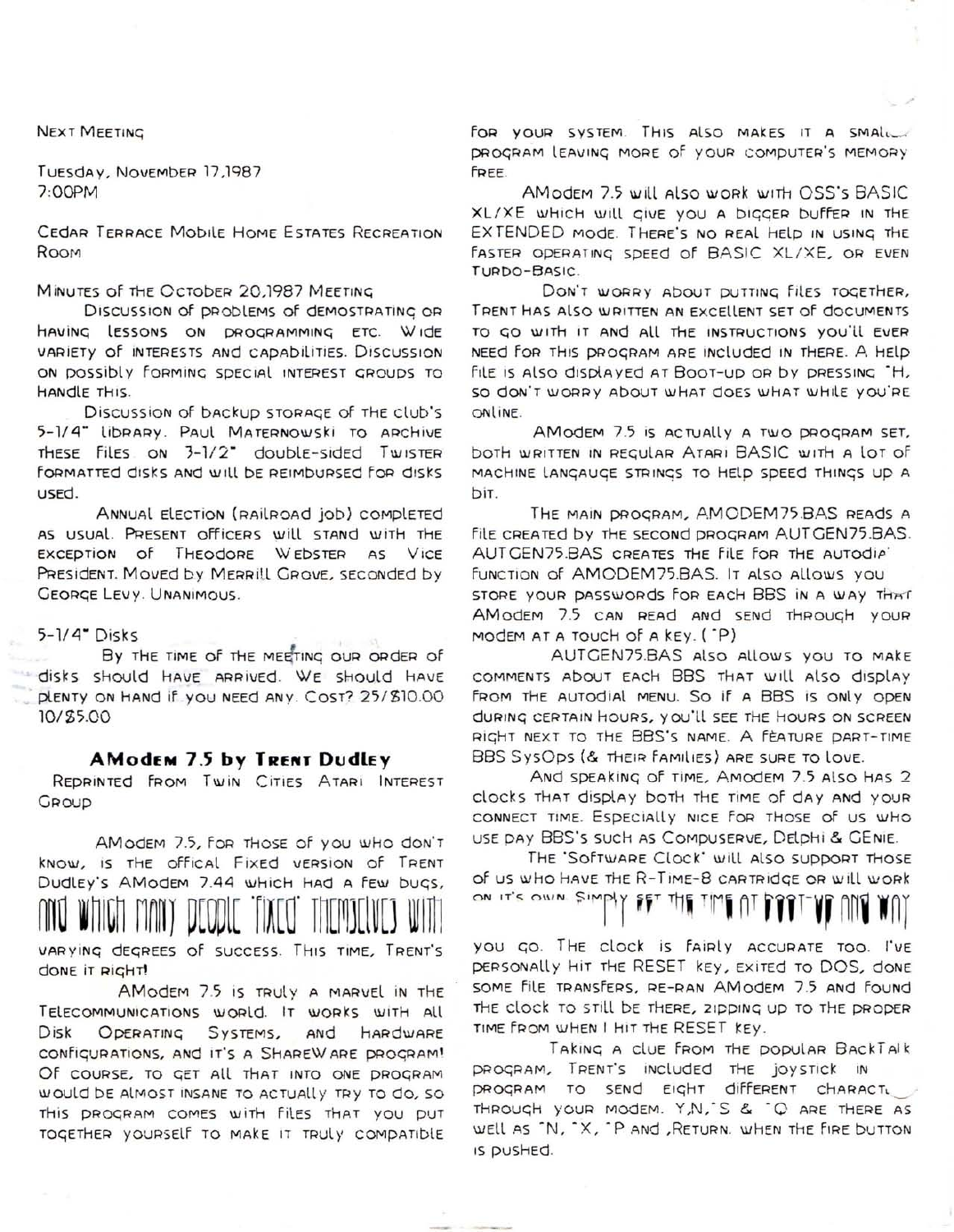SINCE DOTH DROGRAMS ARE WRITTEN IN BASIC, YOU ARE FREE TO MODIFY THE DROGRAMS AS MUCH AS YOU WANT. TRENT ONLY ASKS THAT YOU UDLOAD THE DROGRAMS TO ANY BBS you upload THE ORIGINAL UNMOdified programs so that the people who download can do Their own modifying without FIRST TRYING TO FIGURE OUT WHAT YOU'VE DONE TO IT.

 $-1$ 

As I WAS SAYING, YOU ARE FREE TO MOOIFY YOUR OWN CODY AS MUCH AS YOU WANT, AND IN FACT IN THE documents ARE OUITE A FEW REFERENCES TO WHERE EACH LINE IS AND WHAT EACH VARIAble does. ONE of THE FIRST THINGS I did WAS TO CHANGE IT SO THAT IT boots up in Lower case with word wrap on. THERE'S ALSO A DLACE IN THE DROGRAM FOR THOSE WHO don't have the 1+ long distance dialing. Just change THE STRING FOR LONG DISTANCE dialing TO WHATEVER your NEEds ARE (up To 20 characters) and away you go. SINCE I do a good deal of my TELECOMMUNICATING FROM WHERE I WORK, I CHANGED THE LONG DISTANCE dialing code To "9-" SO I CAN GET AN OUTSIDE LINE FROM WORK WITHOUT A LOT OF HASSLE.  $TV$ CODES SENT FROM THE JOYSTICK ARE EVEN GEADLE IF YOU DESIRE. сŀ

LIKE I SAId DEFORE, THE documents CONTAIN EVERYTHING YOU NEED TO ABOUT WHAT AND WHERE TO CHANGE THE PROGRAM TO MEET YOUR NEEDS. JUST REMEMBER TO SAVE A CODY TO disk AFTER YOU'VE MADE YOUR CHANGES.

THERE ARE TEN 80 CHARCTER MACROS THAT CAN DE PROGRAMMED. THIS IS A NICE FEATURE FOR SENDING THINGS OUT THAT YOU DO SO OFTEN. FOR INSTANCE, MANY BBS's FIRST ASK FOR YOUR DASSWORD AND THEN FOR THE LAST 4 NUMBERS OF YOUR DHONE NUMBER. SIMPLE TO PUT IN A MACRO, SINCE TRENT ALSO DUT INTO HIS MACROS THE ADILITY TO READ THAT FILE FROM THE AUTGEN.BAS File. JUST HAVE THE MACRO SEND THE password, then the last 4 numbers of your phone NUMBER. JUST THINK. TWO KEYDRESSES, ONE TO DIAL THE NUMBER AND ONE TO ACTIVATE YOUR MACRO AND you're online to your favorite BBS.

PERSONALLY, SINCE I do A LOT OF LONG DISTANCE BBSING, I Also added MACROS TO SENd My FIRST NAME, My LAST NAME, My CITY AND STATE AND My Full phone NUMBER. THESE SEEM TO BE THE MOST COMMONLY ASKED OUESTIONS WHEN FIRST LOGGING ON TO A NEW BBS. C I'M A REGISTERED USER ON A BBS, I USE THE 's password, send last four of phone number' MACRO TO LOG ME ON.

I'VE ACTUALLY ONLY FOUND ONE 'DUG' IN THE DROGRAM. IT CAN'T HANDLE 7 DIT DOARDS WITHOUT DUTTING A LITTLE HEART (ASCII NULL) IN FRONT OF EVERY LINE. BUT SINCE 7 DIT DOARDS ARE FEW (AND GETTING FEWER) THIS COESN'T SEEM LIKE TOO DIG A CEAL.

THERE ARE SOME THINGS I WOULD WISH FOR IN THE PROGRAM(S). LIKE FOR INSTANCE, I'd like TO SEE A LONGER DASSWORD ALLOWED. TWENTY DIGITS WOULD DE NICE. THIS WAY I COULD USE THE "P FUNCTION TO SEND MY GENIE AND COMPUSERVE DASSWORDS TO THOSE SYSTEMS.

I'd also like TO be able TO SENd MORE THAN JUST ONE CHARACTER OUT VIA THE JOYSTICK DORT. ON A LOT OF BBS's, AFTER DRESSING YOUR SELECTION YOU ALSO HAVE TO DRESS RETURN. So A "COMMAND + RETURN" ODTION WOULD DE NICE TO HAVE ON THE JOYSTICK.

HOWEVER, THE DROGRAM, AS IT STANDS NOW, CERTAINLY IS QUICKLY DECOMING THE CURRENT "STANDARD" FOR OTHER PROGRAMS TO DEAT. AND I HAVE NO OUALMS ADOUT IT. IN FACT FROM THE FIRST TIME I USED IT I KNEW IT WOULD DECOME THE ONLY DROGRAM I WOULD DE USING. AND THAT'S WHAT HAS HAPPENED. (SORRY ANTIC, BACKTALK'S DEEN DUT WITH THE OTHER DROGRAM THAT I NOW NO LONGER USE.)

## **ATARI ST SCSI STD BUS INTERFACE** Paul MATERNOWSKI

A RECENT ARTICLE AND AD IN THE NOVEMBER 1987 ISSUE OF 68' MICRO JOURNAL by Bill WEST OF Bill WEST INCORDORATED MIGHT OFFER AN ALTERNATIVE TO THE SPECIALIZED, COSTLY AND ONE OF A KIND INTERFACES DEING offered for the Atari ST. The STD or Standard bus is a 56 pin 8-bit computer bus originally developed by Pro-Log Corporation to be processor **INDEDENCENT.** 

This could be an interesting alternative for THOSE DEODLE WHO WANT TO GET INTO CONTROL AND INTERFACING WITH THE ATARI ST AND NOT DE TIED IN TO A LIMITED CADADILITY SYSTEM. THE STD EXDANSION DUS IS SAID TO CONNECT TO THE ST'S SCSI(DMA) DORT.

CONTACT: Bill WEST INC. RE: ATARI ST EXPANSION 174 RODERT TREAT DRIVE Milford, CT 06460

> **68 MICRO JOURNAL** NOVEMBER 1987 5900 CASSANDRA SMITH ROAD **Hixson, TN 37343**